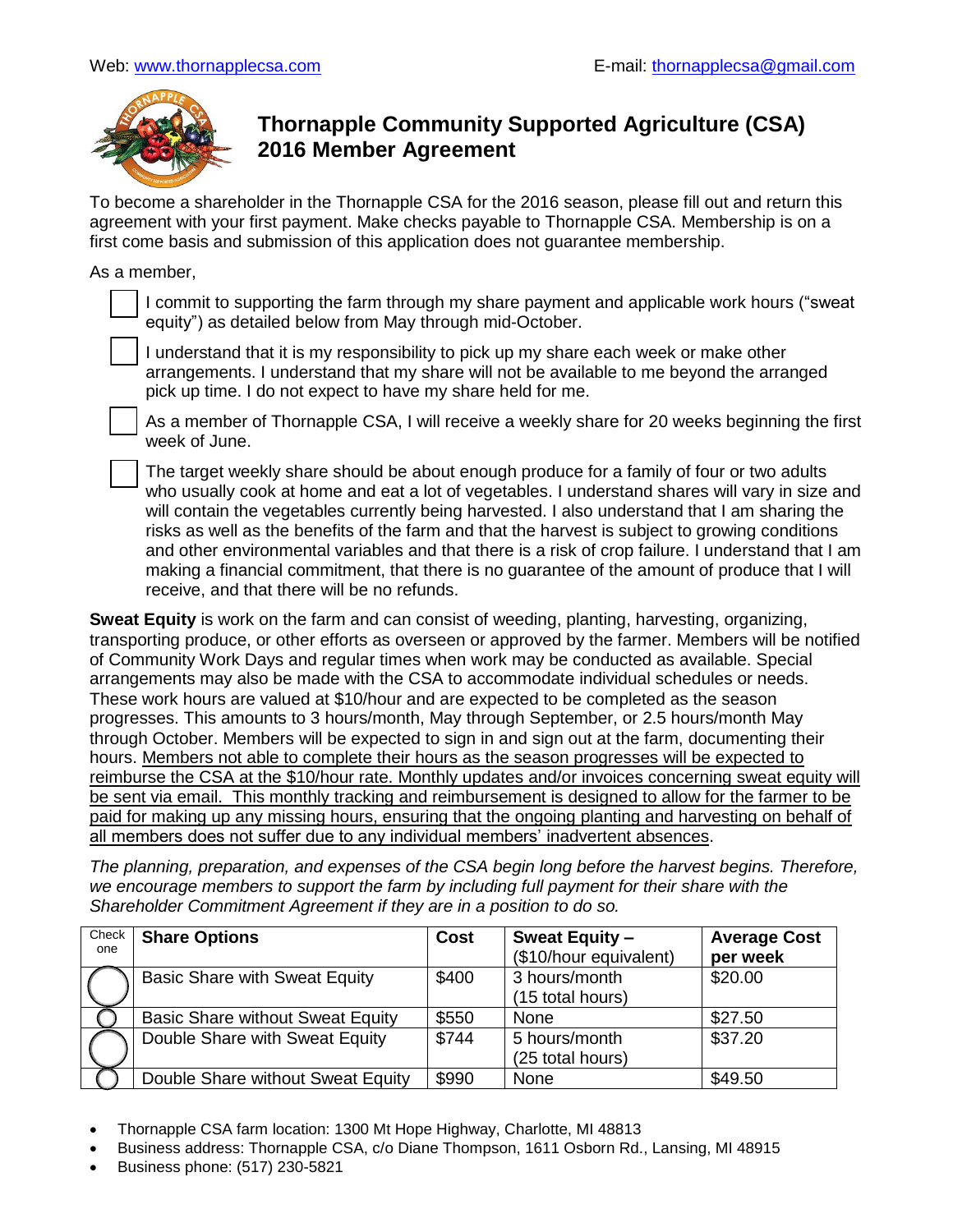## Thornapple CSA 2016 Member Agreement

## **Payment Options**

| Check<br>one |                                         | Lump<br>payment due<br>on signing | Three payments: 1 <sup>st</sup> due on<br>signing, $2^{nd}$ due on $6/1/16$ ,<br>3rd due on 7/1/16 |
|--------------|-----------------------------------------|-----------------------------------|----------------------------------------------------------------------------------------------------|
|              | <b>Basic Share with Sweat Equity</b>    | \$400                             | \$133.33                                                                                           |
|              | <b>Basic Share without Sweat Equity</b> | \$550                             | \$183.33                                                                                           |
|              | Double Share with Sweat Equity          | \$744                             | \$248.00                                                                                           |
|              | Double Share without Sweat Equity       | \$990                             | \$330.00                                                                                           |

## *Make checks payable to Thornapple CSA and mail with this agreement to: Diane Thompson, 1611 Osborn Rd., Lansing, MI 48915*

As a Thornapple CSA member, I understand that I am responsible for making payments according to the plan I select. This completed Member Agreement serves as the sole notification of amounts due and I will not be sent an invoice. There are no refunds, however members may recruit someone to take over their share and arrange to receive payment from this new member.

| Shareholder name | Phone  |
|------------------|--------|
| Address          | E-mail |
| Member Signature | Date   |

Members may choose to divide the cost, work, and produce between 2 or more households by members themselves. Members who are dividing their shares are all responsible for the entire share price and any applicable sweat equity. If you will be sharing your share, please provide the following information and have all partners sign the agreement.

|                       | Phone____________________     |
|-----------------------|-------------------------------|
|                       | E-mail_______________________ |
|                       | Date______________________    |
|                       |                               |
| 2. Share partner name | Phone____________________     |
|                       |                               |
|                       |                               |

- Thornapple CSA farm location: 1300 Mt Hope Highway, Charlotte, MI 48813
- Business address: Thornapple CSA, c/o Diane Thompson, 1611 Osborn Rd., Lansing, MI 48915
- Business phone: (517) 230-5821